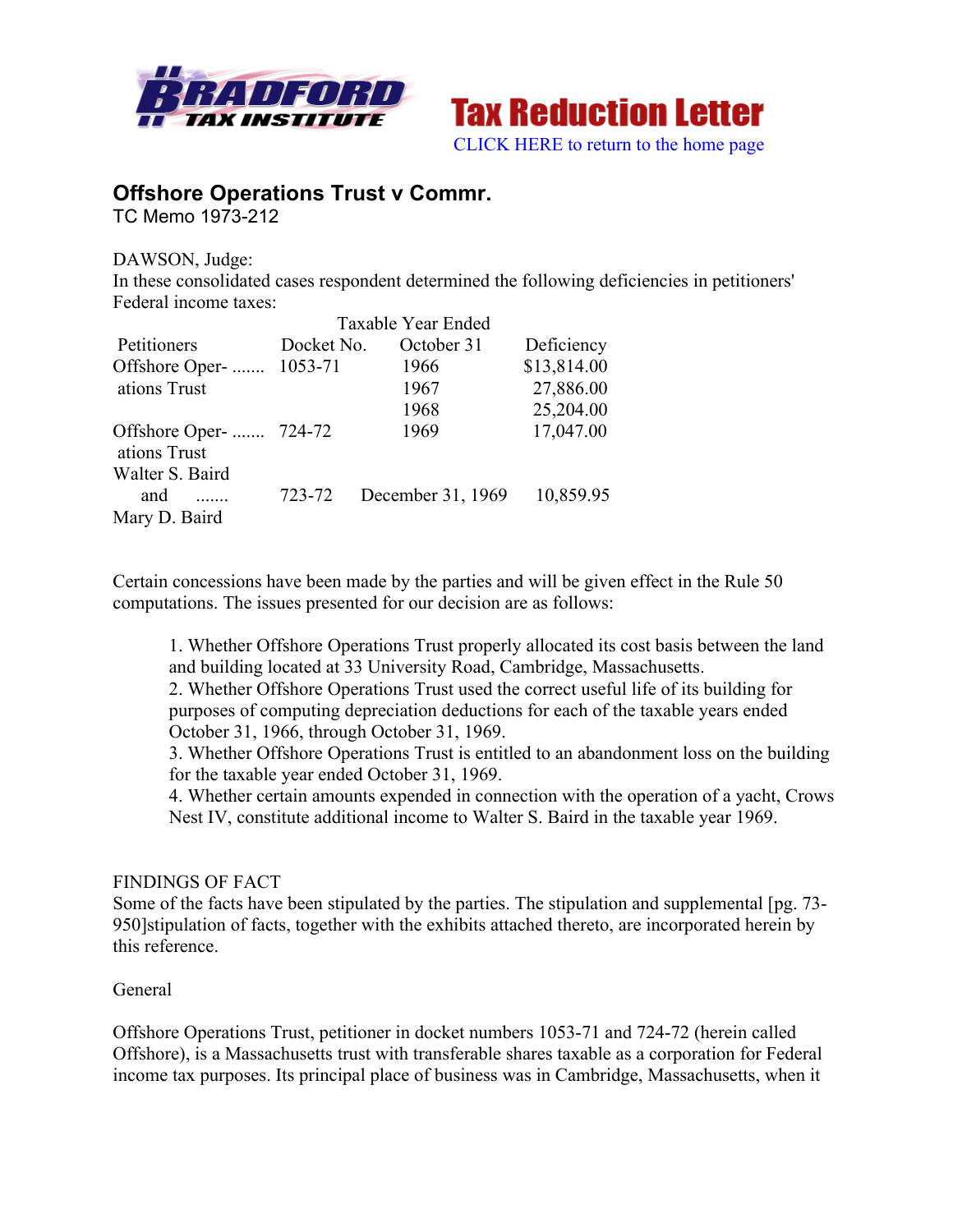filed its petitions herein. There are three trustees of Offshore although Walter S. Baird was the sole stockholder and beneficiary of Offshore in addition to serving as a trustee.

Walter S. Baird and Mary D. Baird, petitioners in docket number 723-72, were husband and wife whose residence was in Lexington, Massachusetts, at the time they filed their petition herein. Offshore filed its Federal income tax returns, using the cash method of accounting, for the four fiscal years at issue with the district director of internal revenue at Boston, Massachusetts. The individual petitioners filed their joint Federal income tax return for 1969 with the district director of internal revenue at Boston, Massachusetts.

Dr. Walter S. Baird (herein sometimes called petitioner) started a business in scientific instrumentation in 1936 after receiving his Ph.D. degree from John Hopkins University. The business, Baird Associates, had grown so much by 1940 that it required further space. Dr. Baird located this space at 33 University Road, found its owner and arranged to rent suitable quarters. In 1956 Baird Associates merged with Atomic Instruments taking the corporate name Baird-Atomic. It is a publicly held company with some 8000 shareholders. Petitioner currently holds approximately 5 percent of the outstanding stock. After serving as president of the company for many years, he is presently the chairman of the board.

In 1950, Offshore Operations Trust was formed. It owned a boat that was initially used for various purposes for the United States, such as acting as a target vessel as well as disposing of atomic wastes. The boat was also used for pleasure activities by the petitioners.

Thirty-three University Road contains a brick mill-type building constructed at the turn of this century. The property contains approximately 51,000 square feet of land. The three story building built thereon contains 84,500 square feet of floor space. The manufacturing operations carried on in the building were done so under a "nonconforming use" zoning exception-the building having predated the zoning laws of Cambridge.

The petitioner, an avid sailor, became a close personal friend of Herbert H. White, the owner of the 33 University Road building. In 1940, Mr. White was nearly 70 years of age. He desired that the operating decisions respecting his buildings he handled by petitioner.

Baird Associates initially rented 7,500 square feet of space in the building. By 1960, Baird Associates, then renamed Baird-Atomic, was occupying the entire building. Baird-Atomic, was managing the building, making any renovations or additions necessitated by the exigencies of its business and making needed repairs to the premises. The cost of capital improvements was deducted from the rent due.

On May 16, 1955, Mr. White gave the petitioner an option to purchase the 33 University Road property. The option provided for a purchase price of \$300,000 and was exercisable upon Mr. White's death. Shortly after Mr. White died the petitioner exercised the option and took title to the property in January 1964 from the Cambridge Trust Company, trustee of the Herbert H. White Estate. The property was transferred to Offshore on November 2, 1964. The transfer was treated as not being a taxable event.

33 University Road Property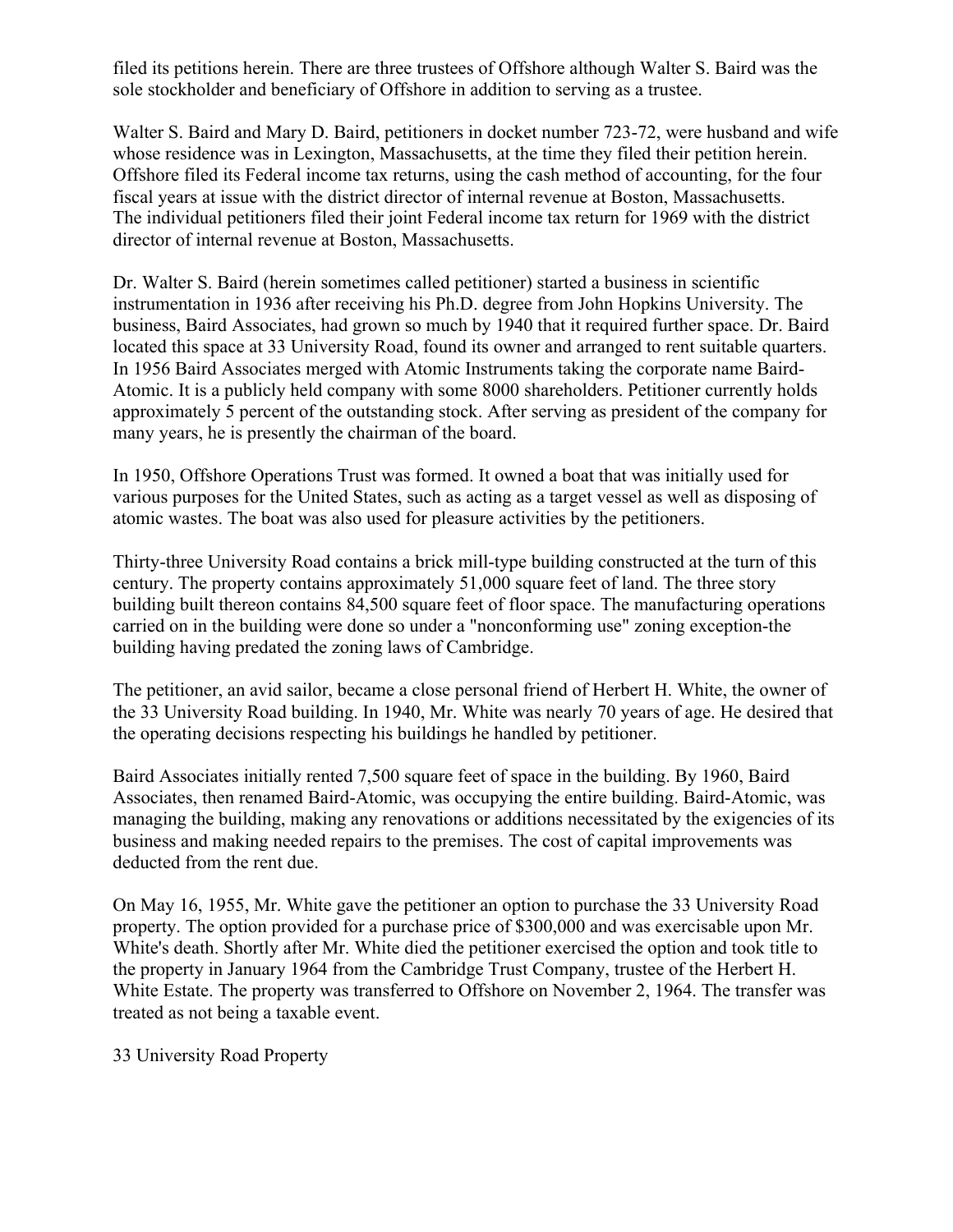This piece of property in Cambridge contains somewhat more than an acre in area. It lies north of the Charles River being separated from the river by a monastery. The monastery, which is of Gothic architectural design, is two stories in height albeit with some higher elevations. To the west lie residential properties. To the north lie two garage-type structures. To the east are the parking and roundhouse facilities of the Massachusetts Bay Transit Authority. These latter facilities were separated from 33 University Road by a 25-foot high brick wall.

The area around 33 University Road was heavily congested. Parking and freight access to the manufacturing facilities were difficult for all parties. Arterial highways to the north and south of the property brought traffic to the vicinity of the property. Passage from the major highways to the manufacturing facilities was difficult but not impossible.

At the time the petitioner exercised his option to purchase the property it was leased to Baird-Atomic for a period of 10 years ending May 31, 1966.

Baird-Atomic purchased the garage located at 130 Mt. Auburn Street from the High-Voltage Engineering Company on August 27, 1957. In order to make available funds for the construction of additional plants Baird-Atomic was interested in selling [pg. 73-951]the Mt. Auburn Street garage throughout the period from 1963 until 1965.

Walter Baird thought the Company should relocate because of the zoning variance under which the plant was operated, the inadequate parking facilities for employees and visitors, and the production problems inherent in a multi-story manufacturing operation.

Immediately adjacent to 33 University Road, Mr. White owned a garage building-the University Garage. Mr. Gerald Hawkins owned an option to purchase this garage from Mr. White. Following Mr. White's death Hawkins exercised this option. Hawkins simultaneously granted the petitioner a right of first refusal to purchase the garage if Hawkins should desire to sell. In consideration for this option the petitioner provided heat and electrical service to the garage. In 1965 the petitioner assigned this option to Baird-Atomic. On November 13, 1965, Baird-Atomic purchased the University Garage for \$250,000 from Hawkins.

When Offshore acquired the 33 University Road property Baird-Atomic was the sole tenant. At that time Baird-Atomic occupied the premises under a 10-year lease from White. This lease term ended on May 31, 1966. At the time of initial negotiation the lease called for an annual rental of \$67,800. The landlord was to pay all real estate taxes, maintenance and insurance costs.

On May 31, 1966, Baird-Atomic and Offshore entered into a new lease for the 33 University Road premises for 1 year at an annual rental of \$86,508. Baird-Atomic was obliged to pay the real estate taxes. These taxes amounted to \$17,701.07 in 1966. The maintenance costs estimated to be \$12,000 per year and the liability and property insurance of \$1,800 per year were also paid by Baird-Atomic.

The assessed value of the 33 University Road property in January 1964 was: Land ..................... \$28,000 Building ................. \$124,500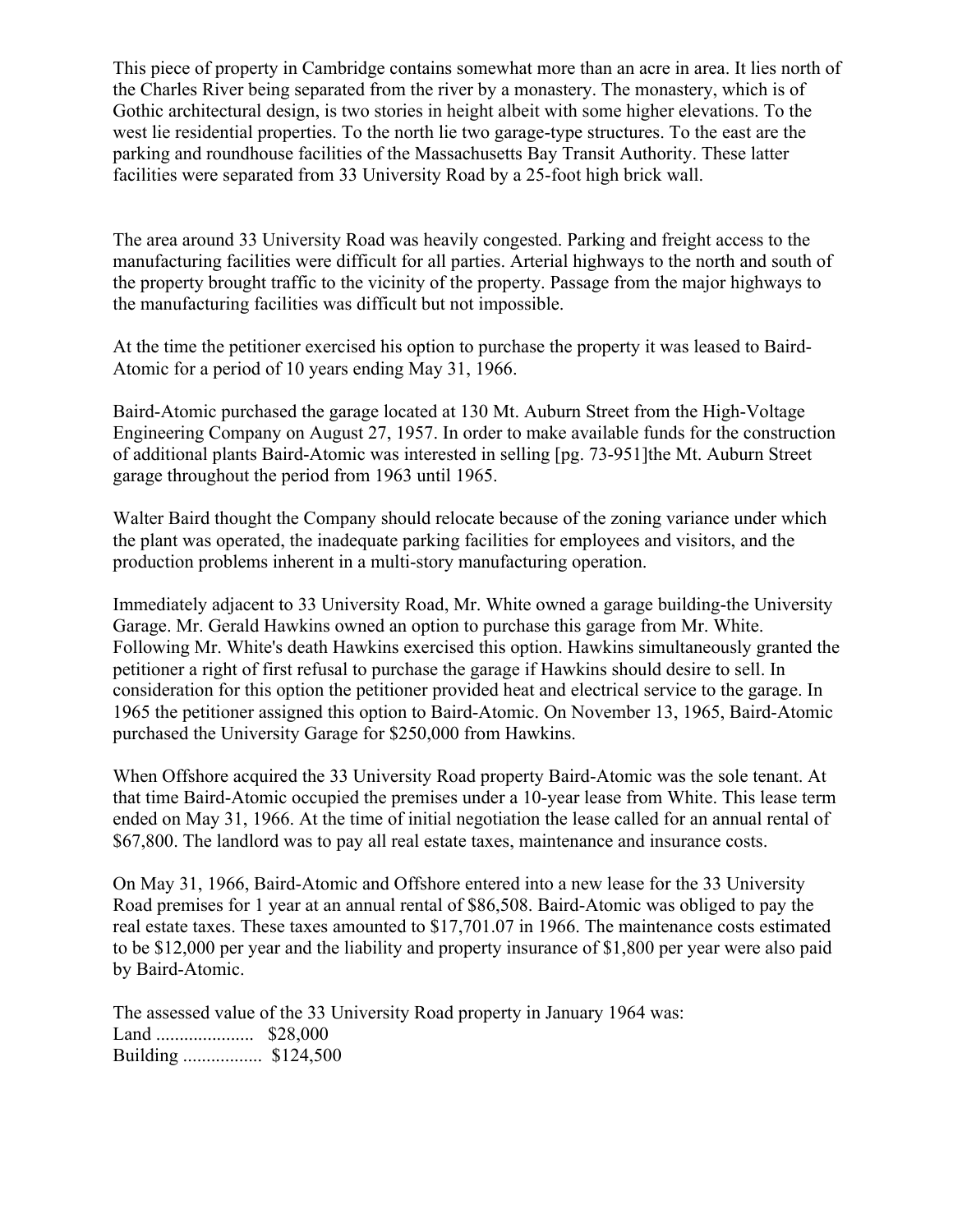When Offshore acquired the 33 University Road property in January 1964 it did so at a cost of \$300,000 which became its basis in the property. At that time petitioner allocated \$50,000 to the land and \$250,000 to the building. The building was depreciated on the basis of a 25-year useful life.

On January 20, 1966, the board of directors of Baird-Atomic voted to purchase land in Bedford, Massachusetts, as a site for a new plant. The estimated time required before a move could take place was at least 18 months. The new plant was occupied September 30, 1969, 3 years and 9 months from the date of the meeting authorizing the purchase.

In November 1966, Baird-Atomic and Offshore executed an agreement to sell their adjacent properties as a unit rather than as two or three separate parcels. On October 22, 1968, Baird-Atomic and Offshore entered into separate agreements to sell some of their properties-namely the Mt. Auburn Garage and the University Garage to the Cambridge Plaza Real Estate Trust. Following this sale the 33 University Road property was still held by Offshore.

On November 13, 1969, the board of directors of Baird-Atomic voted to sell the 33 University Road property, both land and building, to Cambridge Plaza Trust for \$30 per square foot if Baird-Atomic acquired it pursuant to a final decree of the Massachusetts Superior Court within 9 months of such agreement. For 18 months following this, the Cambridge Plaza Trust was to have the right of first refusal on the property.

Within its fiscal year ended October 31, 1969, Baird-Atomic vacated the 33 University Road property. After Baird-Atomic's departure, Offshore contacted a large Boston real estate broker to explore the possibility of renting the 33 University Road property. It was Offshore's belief that contact with one large real estate firm would, by means of multiple listing interlocks, effectively bring the availability of the property to the notice of possible tenants. No other tenants ever occupied the 33 University Road property prior to its being demolished.

In mid-February 1970, Offshore and the Carlson Corporation entered into a Purchase and Sale Agreement. While these negotiations were underway Offshore simultaneously carried on negotiations for the sale with Cambridge Plaza Real Estate Trust. At the same time Offshore held a \$75,000 deposit from the RDA Corporation. This deposit was subsequently returned.

On April 16, 1970, title to 33 University Road passed from Offshore to the Carlson Corporation. The property was sold for \$1,788,164.50.

Appraisal of

33 University Road Property

Mr. Paul G. Kinsella, an experienced real estate appraiser in the Boston area appraised the property at 33 University Road for the executors of the Herbert White Estate. Mr. Kinsella assumed that the highest and best use of the property was as a manufacturing facility. Using an "income approach" to value the building, Kinsella valued it at [pg. 73-952]\$300,000. He valued the land at \$0.75 per square foot.

Mr. Lewis D. Humphrey, an expert in valuation and valuation techniques, made an appraisal of the property for the respondent. This appraisal was made in November 1972 looking at the value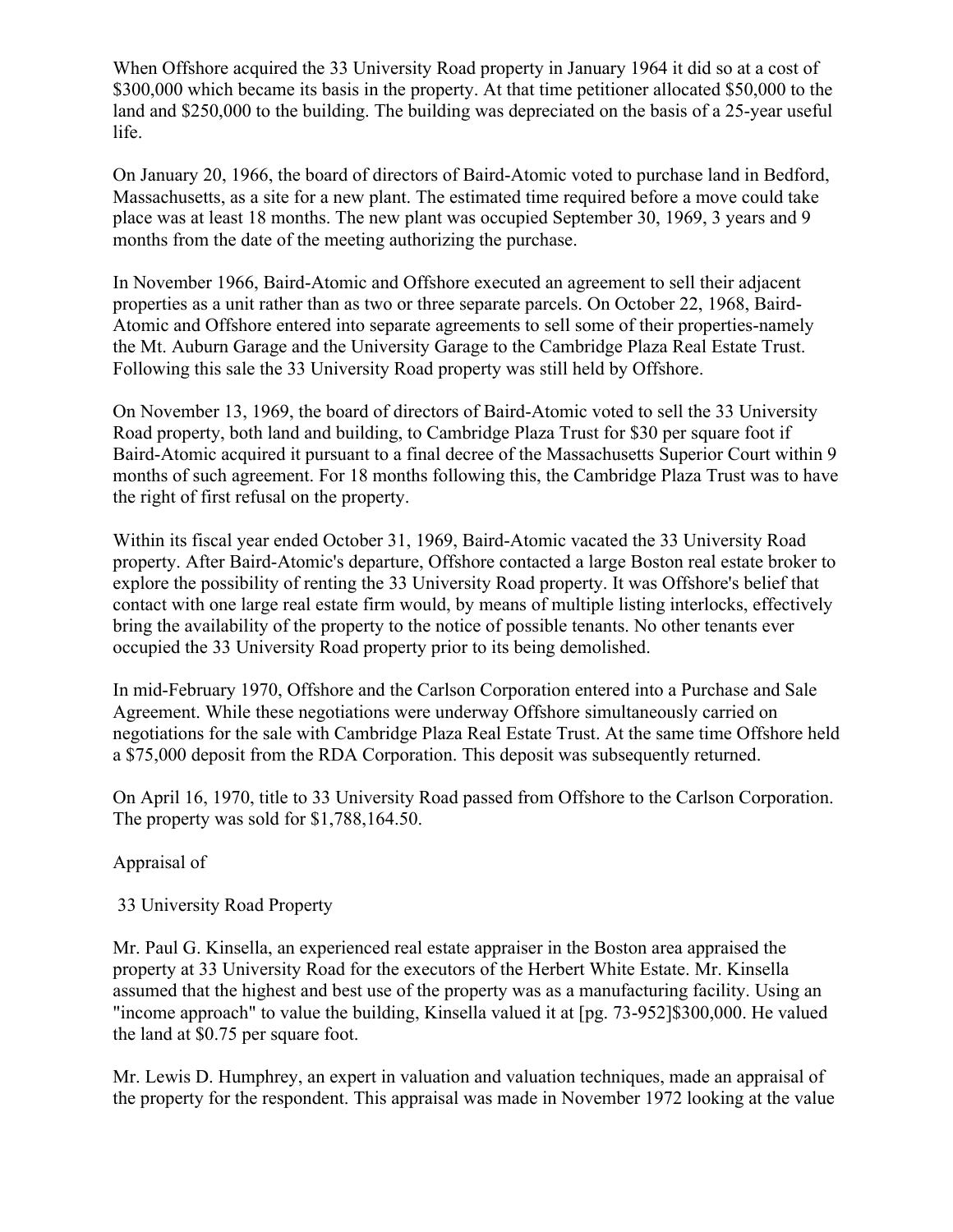as of January 7, 1964. Mr. Humphrey utilized a "market residual" approach to value the property. This involved valuing the land on the basis of sale prices of comparable property. The residual value is then capitalized at a chosen rate. A comparable property chosen for review was located at 110 Mt. Auburn Street in Cambridge, Massachusetts. To reflect changes induced by the passage of time between the date of his examination and the valuation target date, Humphrey made certain percentage adjustments. This amounted to a 25-percent premium. To reflect the fact that the property chosen was approximately one-third the size of the 33 University Road property a 10-percent adjustment was made. A premium of five percent was accorded the 33 University Road property because of its superior frontage. This involved valuing the subject property at 30 percent more than the value of the comparable property.

## Depreciation Allowances

Upon acquisition of 33 University Road, Offshore determined that the property had a useful life of 25 years. In its fiscal year ended October 31, 1965, Offshore again utilized a 25-year useful life in computing allowable depreciation. In 1966, Offshore reduced its estimate of the useful life of the building to 6 years. For the fiscal year 1967 the useful life was estimated at 40 months and in the 1968 fiscal year this was further adjusted to 36 months.

By 1966 the 10-year lease on the property held by Baird-Atomic expired. Thereafter leases for 1 year terms were entered into.

The adjustment in the useful life of the property resulted in corresponding increases in the depreciation deductions claimed by Offshore. Under a 25-year useful life the building had been depreciated by \$4,320 per year. The various adjustments in useful life resulted in deductions of \$38,611, \$57,917 and \$45,046 being taken for the fiscal years ended October 31, 1966, 1967 and 1968 respectively.

Baird-Atomic had made extensive modifications to the building to adapt it to its purposes. When Baird-Atomic terminated its occupancy and moved to another location, Offshore attempted to lease the building. No other tenants were obtained.

In other proceedings and for different purposes Offshore had, in 1965 and 1967, pledged the 33 University Road property to third parties as security. In 1969, when Offshore vacated the building, one of these security agreements was still in effect.

## Crows Nest IV

For business purposes Offshore has owned a 52 foot oceangoing yacht since the 1950's. At various times Offshore has, under contract to various agencies of the United States Government acted as a target vessel as well as disposing of nuclear waste materials. The yacht has also been used for personal reasons by the Bairds. 1

In the taxable year ended October 31, 1969, Offshore spent \$19,288 for purposes related to the operation of the yacht.

During the years in question and at other times, the Bairds made extensive use of the yacht. During 1969 Dr. Baird paid to Offshore \$1,800 for his personal use of the yacht. This use occurred only during weekends.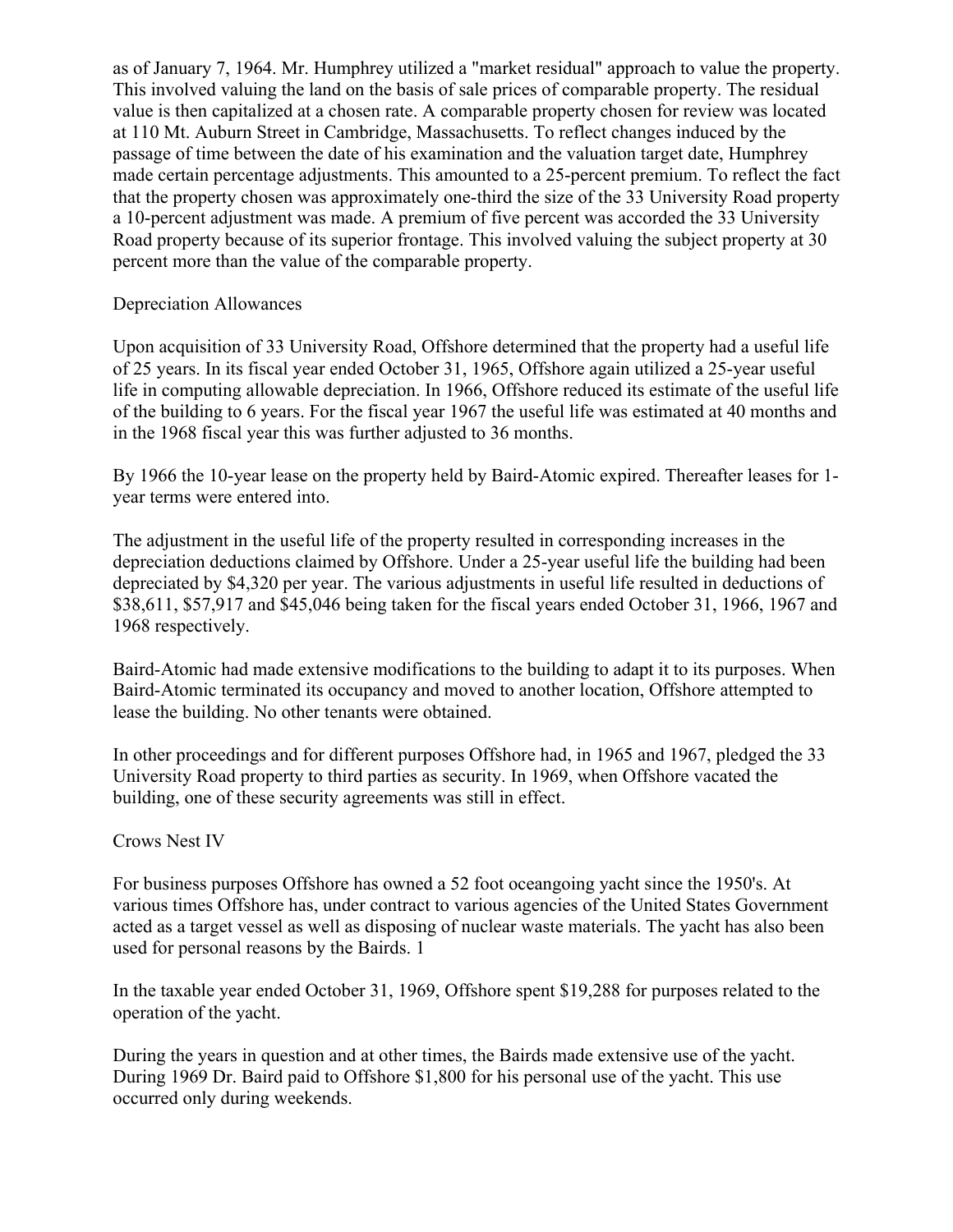Dr. Baird made known the availability of the yacht for charter. No income from such charters was reported by Offshore.

### ULTIMATE FINDINGS

1. The value for depreciation purposes of the property located at 33 University Road was properly allocated by Offshore at \$50,000 for the land and \$250,000 for the building. 2. The useful life of the building decreased as the area surrounding the property evolved and Baird-Atomic made plans to relocate.

3. No abandonment loss for the building has been established by Offshore.

4. Petitioner Walter Baird received a constructive dividend of \$1,800 from Offshore in the taxable year 1969, which represents the difference between the fair rental value (\$3,600) and the amount (\$1,800) he paid for the use of a company yacht.

#### **OPINION**

1. Valuation and Allocation. We must first determine a proper valuation for the three story mill-type building previously located at 33 University Road, Cambridge, Massachusetts. The building lot was some 51,000 square feet in area. The property was purchased by Dr. Baird for \$300,000 in January 1964 pursuant to the terms of an option granted him in May of 1955. At the time of the purchase \$50,000 was allocated as the share of the purchase price attributable to the land and \$250,000 was allocated to the building. A straight-line method of depreciation [pg. 73-953]was then chosen with the useful life of the building estimated to be 25 years. Dr. Baird testified that his allocation was and is consistent with the regulations, specifically section 1.167(a)-5. He based his allocation on two premises: First, that his determination was consistent with the relative values placed on the land and building by the tax assessor of the City of Cambridge and, secondly, that \$250,000 was consistent with his estimate of the value of the income the building was capable of generating.Respondent argues that a proper allocation of the purchase price would be to value the land at \$234,000 and the building at \$66,000. 2 Thus we are once again faced with the problem of valuing a piece of property remote in point of time from its date of acquisition. There is no serious allegation that the original purchase was not a good faith, arm's-length transaction. Both parties agree that Offshore's basis in the property is \$300,000 by virtue of the nature of the transaction in which Offshore acquired the property from Dr. Baird.Valuation and allocation disputes such as this necessarily depend upon their own particular facts and circumstances. The petitioner must overcome the presumption of correctness that attaches to the respondent's determination.We think Offshore has established the proper value and allocation as between the land and the building. Those factors influencing our decision to some extent synergistically include Dr. Baird's familiarity with the area in which he bought the property. He went through this section of Cambridge daily for 25 to 30 years. He was intently interested in the well-being and growth of Baird Associates and then Baird-Atomic. He knew of the space needs of the business and was interested in seeing that they were met.By no means determinative, but nonetheless informative, was the value ascribed the land and the building by the tax assessor of the City of Cambridge. In 2554- 58 Creston Corp., 40 T.C. 932, 940 (1963), footnote 5, we pointed out that: Although valuations for real estate taxes may often be too low to be relied upon as furnishing the correct value of the particular parcel of real estate as a whole, we have no reason to reject the use of such valuations in determining the relative value of land and buildings.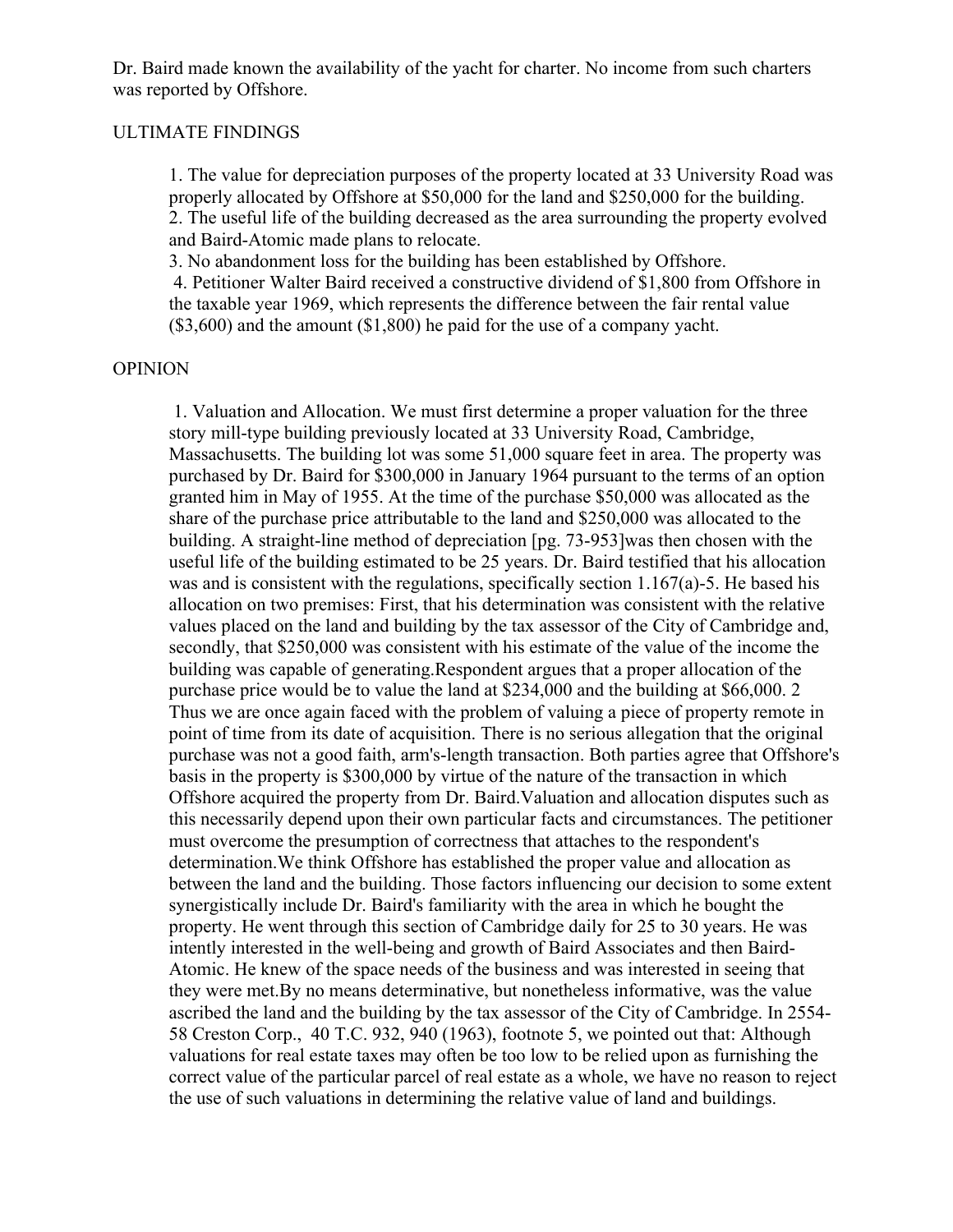[Emphasis in original.] Offshore admits that the assessed value of the property does not equal the market value. But it points to the proportional allocation to land and building. 3 The laws of the Commonwealth of Massachusetts prohibit variance in the tax rate between land and improvements. Thus, no advantage appears which would cause the City of Cambridge to allocate a proportionately higher or lower value to depreciable versus nondepreciable property. See Mass. Gen. L. Ch. 59 section 1 et seq.The utilization of assessed value as at least a guide in valuation is not totally unique in the tax law. Insurance settlements are considered but not treated as conclusive when attempting to determine the amount of an actual loss. 4 Mr. Kinsella's appraisal of the property, which was done originally for the seller's estate, is also helpful. He actually viewed the property while it was still in use by petitioners. This does not negate the probative value of an assessment done later in point of time with respect to a certain date in the past.No useful purpose would be served herein by going over each method of appraisal or item of evidence. 5 Suffice it to say that we have found as an ultimate fact and so hold that a value of \$50,000 for the land and \$250,000 for the building was reasonable when made.

2. Changes in Useful Life of Building. When originally acquired at 33 University Road was judged to have a 25-year useful life. By 1966, Offshore redetermined the building's useful life to be 6 years. It was further reduced to 40 months in 1967 and readjusted to 36 months in 1968. Prior to 1965, Offshore had claimed \$18,333 in depreciation deductions for the building. In 1966, \$38,611 was deducted. No explanation of the change in useful life was attached to its Federal income tax return.[pg. 73-954] The fiscal year ended October 31, 1967, resulted in \$57,917 being deducted as depreciation. At this time the building was said to have a 6-year useful life.The 1967 Federal income tax return states that the building's useful life had been reduced to 3 years "due to complete obsolescence by the end of that period."The 1968 Federal income tax return showed the building to have been abandoned. The statement attached to the return reads: Building at 33 University Road, Cambridge, Mass. 02138, was abandoned in July 1969, because it had become obsolete and had become neither usable to owner nor to any other party. Loss as a result of this abandonment was computed as follows: Cost of Building 250,000

| <b>Accumulated Depreciation</b> | 159,907 |
|---------------------------------|---------|
|                                 |         |
| Loss-Abandoned                  |         |
| Due To Obsolescence             | 90,093  |
|                                 |         |

Acknowledging that a useful life once chosen is not immutable, the respondent argues that neither is it chameleonlike. Useful life cannot be altered merely to attempt to recoup a decline in market value of a depreciable asset.The term estimated useful life of an asset is defined in section 1.167(a)-1(b), Income Tax Regs. It takes into account both the presently known conditions and reasonably foreseeable future developments. Redetermination of the useful life of an asset is permitted when there is a "clear and convincing basis" for doing so.Respondent urges that when the original useful life of 25 years was chosen Baird-Atomic knew at least two significant items that would affect the reasonableness of the figure chosen: First, that Baird-Atomic was seeking to relocate its plant and, secondly, that by late 1963 it was "obvious" that the property immediately adjacent to 33 University Road was to become the Kennedy Memorial Library. This fact, plus the nonconforming use, should have made it clear to Dr. Baird and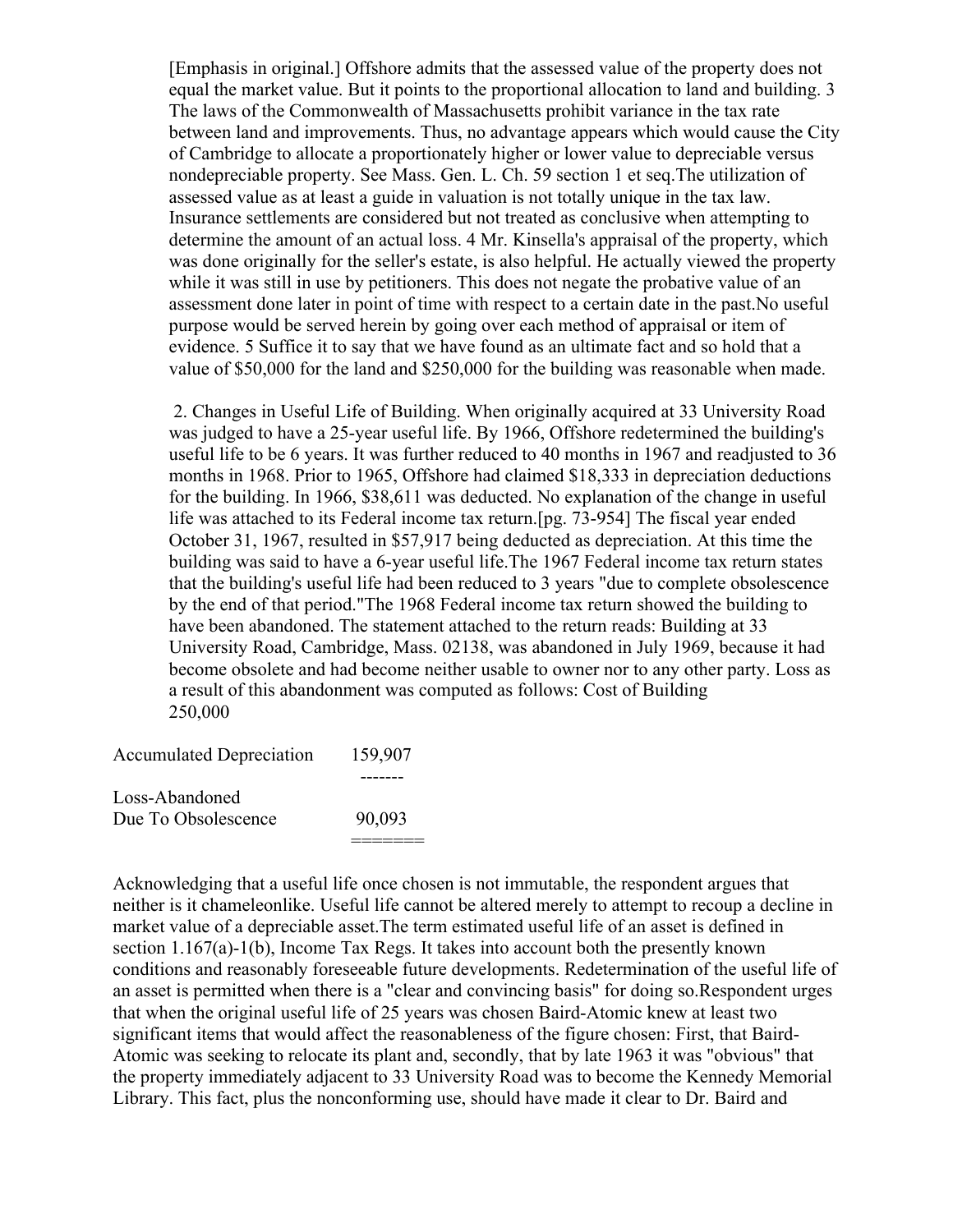Offshore that a 25-year useful life was incorrect.Even if the useful life of the building was not accurately gauged initially, there is a remedy available. Massey Motors v. United States, 364 U.S. 92 [ 5 AFTR 2d 1780] (1960), recognizes that "the useful life of the asset [is] related to the period for which it may reasonably be expected to be employed in the taxpayer's business." The regulation provides that: In any case in which the taxpayer shows that the estimated useful life previously used should be shortened by reason of obsolescence greater than had been assumed in computing such estimated useful life, a change to a new and shorter estimated useful life computed in accordance with such showing will be permitted. [Regs. 1.167(a)-9; see also Regs. 1.167(a)-1]. This same regulation does not permit such a change solely on the unsupported opinion of the taxpayer. Relying on this regulation and Coors Porcelain Co., 52 T.C. 682 (1969), affirmed 429 F.2d 1 [ 26 AFTR 2d 70-5344] (C.A. 10, 1970), respondent argues that no adequate support exists for the belief that the building's useful life to Offshore was in any way reduced.Offshore has the burden of proving the incorrectness of respondent's determination. Such proof may come from one personally familiar with the asset over a long period of time. The weight to be given any evidence by such a party is a task given to the trier of the facts. See M. Pauline Casey, 38 T.C. 357, 381 (1962); Laura Massaglia, 33 T.C. 379, 388 (1959), affirmed 286 F.2d 258 [ 7 AFTR 2d 517] (C.A. 10, 1961).The proof necessary to show a change in the useful life of an asset should consist of facts known or reasonably anticipated at the end of the year in which the depreciation is claimed. Max Isenbergh, 31 T.C. 1046 (1959).Knowledge on the part of Offshore, through its operating officer, that Baird-Atomic was seeking larger and better quarters, that the 10-year lease was not to be renewed beyond a year at a time albeit at a higher rent, and the potential location of the Kennedy Memorial Library close to the manufacturing plant, are all factors affecting the useful life of the building.It is the useful economic life to Offshore that concerns us. Offshore knew of the increasingly difficult parking situation, the nonconforming use under the zoning laws, and the changing character of the neighborhood in which the plant was located. From these and other factors the economic usefulness of the building to Offshore was redetermined.The depreciation allowable in a given year must be taken in that year and a depreciation charge may not be increased in a subsequent year so as to offset a failure in a prior year to take the proper amount of depreciation. Section 1.167(a)-10, Income Tax Regs. No "catch-up" is permitted under the regulations. However, adjustments are permitted and encouraged so that at least the actual depreciation is mirrored by the depreciation allowance claimed.[pg. 73-955]Under these circumstances we conclude that the changes made in the estimated useful life of the building were proper.

3. Claimed Abandonment Loss on Building. For the fiscal year ended October 31, 1969, Offshore deducted as a loss its previously unrecovered basis in the building in the amount of \$90,093. This claimed abandonment loss, deducted under section 165, is itself subject to the requirements of section 1.167(a)-8, Income Tax Regs. See Coors Porcelain Co., supra at 692. Section  $1.167(a) - 8(a)(4)$ , Income Tax Regs., provides: Where an asset is retired by actual physical abandonment \*\*\* loss will be recognized measured by the amount of the adjusted basis of the asset abandoned at the time of such abandonment. In order to qualify for the recognition of loss from physical abandonment, the intent of the taxpayer must be irrevocably to discard the asset so that it will neither be used again by him nor retrieved by him for sale, exchange, or other disposition. Respondent contends that Offshore is seeking an unallowable deduction for the declining market value of the building. He argues that no abandonment loss is allowable because the building was not abandoned in the sense of the regulation. Primary reliance is placed on United California Bank, 41 T.C. 437 (1964), affirmed per curiam 340 F.2d 320 [ 15 AFTR 2d 397] (C.A. 9, 1965).Offshore sets forth the correct basic rules that for there to be an abandonment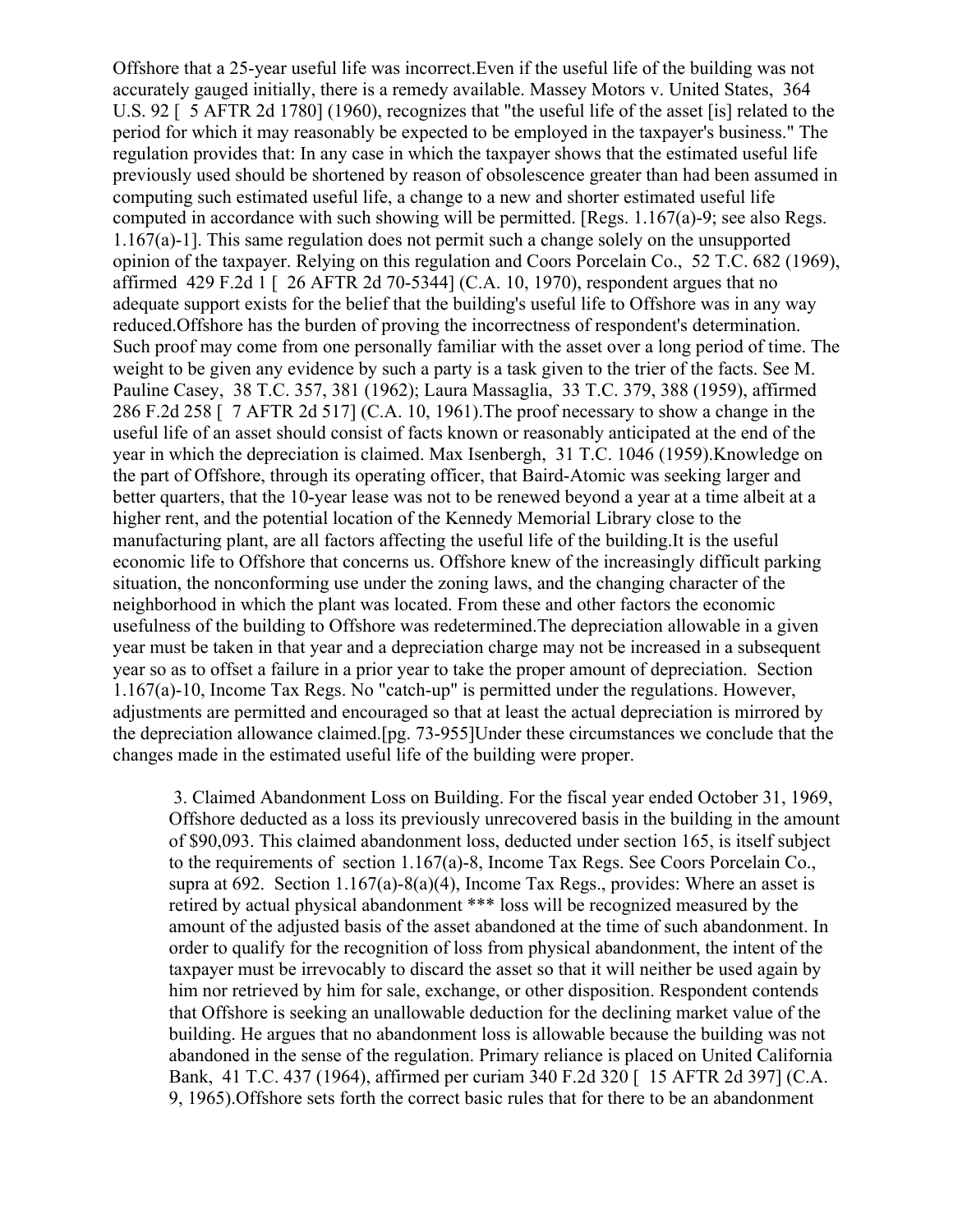loss there must exist an intent to abandon the property as well as an identifiable act of abandonment. Although it is not essential that legal title to the property be lost, mere nonuse of the property does not constitute abandonment. Ford v. United States, 20 AFTR 2d 5033 (W.D. Ky. 1967), affirmed per curiam 402 F.2d 791 [ 22 AFTR 2d 5821] (C.A. 6, 1968), without discussion of the abandonment issue; United California Bank, supra at 451.Demolition of the abandoned property is not required to justify the deduction. See Hummel v. United States, 227 F. Supp. 30 [ 13 AFTR 2d 563] (N.D. Cal. 1963); Minneapolis, St. Paul & Saulte Ste. Marie Ry. Co. v. Commissioner, 34 B.T.A. 177, 185 (1936).There is no abandonment when property is sold or if compensation is received for the property allegedly abandoned. S. S. White Dental Mfg. Co. v. United States, 55 F.Supp. 117 [ 32 AFTR 804] (Ct.Cl. 1944), involved the allowance of an abandonment loss in spite of the fact that within 2 months of such abandonment the property was sold. That case, however, was decided prior to the inclusion of the language in section 1.167(a)-8(a)(4), Income Tax Regs., which expressly denies recognition of an abandonment loss unless the taxpayer abandons property so that it "will neither be used again \*\*\* nor retrieved by him for sale, exchange, or other disposition." Tanforan Co. v. United States, 313 F.Supp. 796, 806 [ 26 AFTR 2d 70-5603] (N.D. Cal. 1970), affirmed per curiam 462 F.2d 605 [ 29 AFTR 2d 72-1406] (C.A. 9, 1972). 6 The building here involved was in use until at least September 30, 1969. After Baird-Atomic moved to other quarters, Offshore listed the property for rent with a large Boston real estate agent. Efforts to rent the building proved unsuccessful.The property at 33 University Road was subject to two security instruments designed to protect Baird-Atomic from liability in a stockholder derivative suit.On November 13, 1969, the board of directors of Baird-Atomic granted the Cambridge Plaza Trust the right of first refusal to buy the land and building.The building contained a large amount of equipment belonging to Baird-Atomic following the move. From this fact the respondent contends that United California Bank supra, where two bank vaults were stored during negotiations for sale of the building, is controlling. In that case we held that no abandonment had occurred. The finding that no redetermination of useful life was made in the United California Bank case does not speak to the point as to whether the building was held for sale while ostensibly abandoned. That both cases resulted ultimately in the buildings being demolished is not determinative of the abandonment issue for the year such loss was taken. Just as obsolescence in a given taxable year cannot be determined on the basis of later events neither may abandonment. See Coors Porcelain Co., supra at 694.Where the building was sold together with the land it occupied it is not reasonable to assume that the building was abandoned. The building could have been "retrieved" and to a certain extent it was so retrieved when sold. Had the building not been sold along with the land its ownership would have been in doubt. Offshore raised exactly this question in discussing the security interests [pg. 73-956]held against the building. The answer indicates that ownership was not relinquished and that nonuse for the short period between the move by Baird-Atomic and the subsequent sale does not adequately establish abandonment.It is plain that what Offshore seeks is an unallowable deduction for the declining market value of the building. This Court has stated that "Declining values due to economic conditions will not support a claim for obsolescence." James D. Dunn, 42 T.C. 490, 494 (1964). Moreover, Offshore has failed to show that the building's usefulness suddenly terminated in the fiscal year ended October 31, 1969, and that the building was physically abandoned never to be retrieved for "sale, exchange, or other disposition." Section 1.167(a)-8(a)(4), Income Tax Regs. Accordingly, we hold that Offshore is not entitled to the claimed abandonment loss.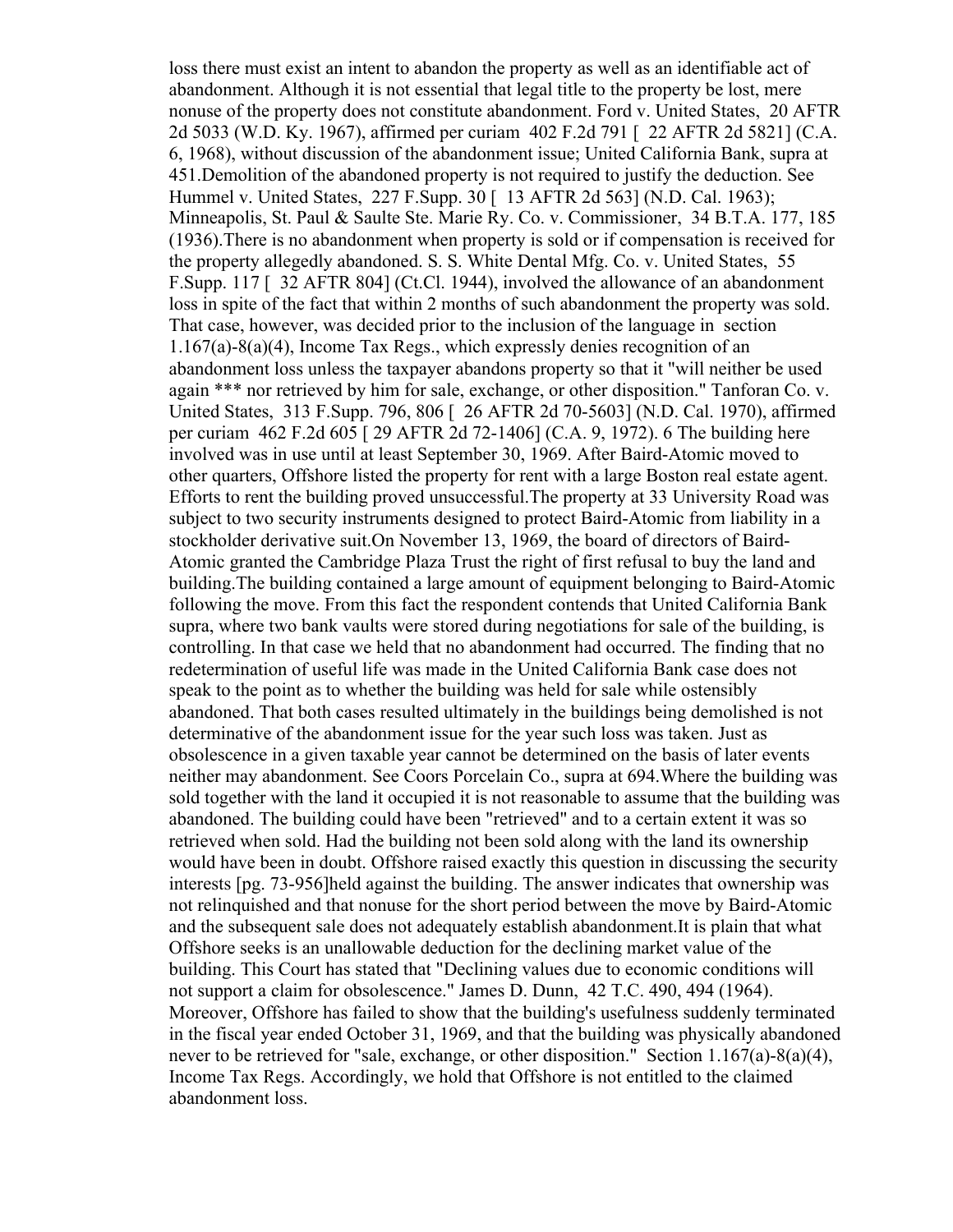4. Yacht Expenses. During the fiscal year ended October 31, 1969, Offshore deducted \$26,902 as business expenses. Of this amount, \$19,288 (including an allowance of \$4,260 for depreciation) was attributable to the operation of the yacht, Crows Nest IV. During his opening statement counsel for Offshore stated that \$13,255 of the disallowed amount (\$19,288) was still at issue. Respondent's position is that, regardless of the amount presently contested, the petitioner has failed to overcome the presumption of correctness supporting the respondent's determination. Respondent further asserts that the expenses were not ordinary and necessary and were not in fact incurred for the purpose of making a profit, but were incurred solely for the personal benefit of Dr. Baird, the sole shareholder of Offshore, and as such constitute income to him.Petitioner Walter Baird argues that the yacht expenses were the ordinary and necessary expenses of Offshore and as such are fully deductible by Offshore. Furthermore, he claims that he paid the going rate to Offshore for the use of the yacht.It is the measure of the income to Dr. Baird that is in dispute here, and not the broader principle that a shareholder is considered to have received taxable income when he receives a benefit from his corporation. It is not enough to find that a dividend has been paid or provided and received. The measure of such dividend is the more difficult question. See Nicholls, North, Buse Co., 56 T.C. 1225, 1240 (1971), where this Court pointed out that: Two standards have been used on different occasions, the first being the initial cost of the facility and the second, the approximate rental value for the period at issue. Where corporate ownership is clear the use of the first standard has not been made. See Louis Greenspon, 23 T.C. 138 (1954), modified 229 F.2d 947  $\lceil$  48 AFTR 979 $\rceil$  (C.A. 8, 1956). Here it is not alleged that the yacht was not owned by Offshore.Use of the second standard, namely the fair rental value, presents the problem of determining that value. Dr. Baird used the yacht on most weekends during the summer of 1969. He paid Offshore \$1,800 computed at \$600 per week for such use. The difficulty with this approach is that the yacht was readily available to him at all times during that summer. No other income was received for the use of the yacht. We do not know whether this was because of a weak market during 1969 or the fact that Dr. Baird used the yacht during the weekends, thus limiting the rental period to the weekdays. In Nicholls, North, Buse Co., supra at 1241, we decided that rental value "should not be computed only for days of recorded use since we have held that the boat was freely available for personal use \*\*\*. "The value of this "standby" status should necessarily be added to the benefit received. It is this amount that constitutes additional income to Dr. Baird. Where, as here, no other income was received from charters or for any other use of the yacht, the evidence strongly points to preference having been given to Dr. Baird's seafaring instincts rather than a desire by Offshore to make a profit. This being so, we conclude that the "fair" rental for the yacht was \$3,600. The difference between \$3,600 and the amount paid (\$1,800) by Dr. Baird constitutes a constructive dividend to him in 1969.

To reflect the concessions made by the parties and our conclusions with respect to the disputed issues,

Decisions will be entered under Rule 50.

1 The disallowance of the yacht expenditures made by Offshore for the taxable years ended October 31, 1966, 1967, 1968 and 1969 have been conceded by the petitioners.